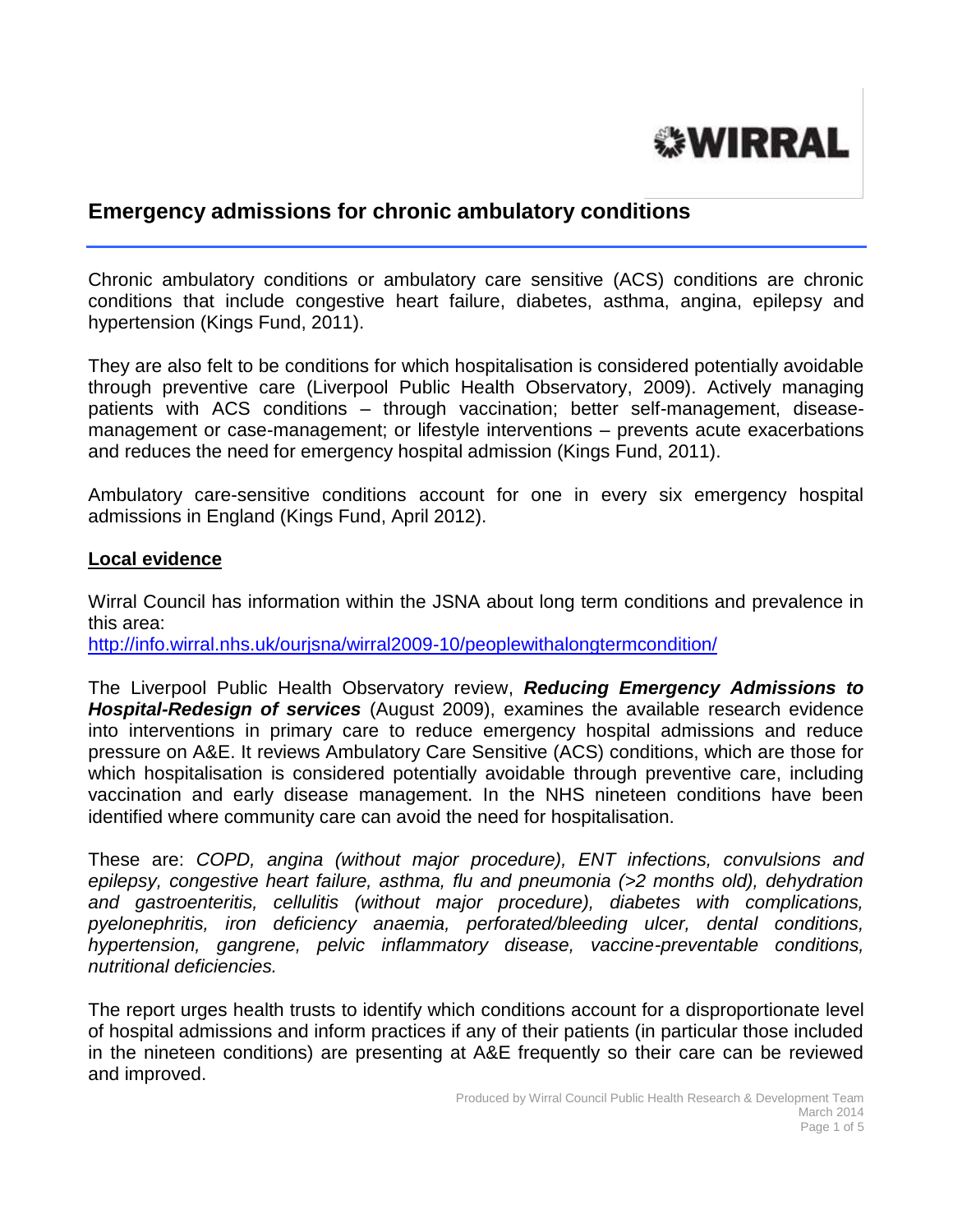The computer-based tools PARR and HUM allow such high presenting patients to be traced. If the trusts in the highest quartile (for hospital admissions for these conditions) reduced hospital admissions by 25% the NHS would save at least £94 million. The report provides data which demonstrates the potential savings, within the Cheshire and Merseyside, on emergency admissions, if these conditions were handled more appropriately within the community.

http://www.liv.ac.uk/PublicHealth/obs/publications/report/82 Redesign of services.pdf

## **Map of Medicine**

[Map of Medicine](http://www.mapofmedicine.com/) offers evidence-based patient care journeys, providing clinicians with guidelines, references and clinical information. There are currently over 390 NICE compliant, regularly reviewed national pathways. There are also a number of 'localised' pathways which have been approved for use across the Wirral local health community.

### **National Evidence & Policy Guidance**

*Supporting people with long term conditions: commissioning personalised care planning - a guide for commissioners* (DH 2009). The aim is to ensure that people with long term conditions receive more individualised care and services to help them manage their conditions better and achieve the outcomes they want for themselves. Personalised care planning should result in more individualised services; more focus on prevention of disease and complications; greater choice – including supporting people to make healthier and more informed choices; reducing health inequalities; and providing care closer to home. It is maintained that these aspects will have a positive effect on crisis episodes and unnecessary admission to hospital, unnecessary outpatient visits, unnecessary GP visits, admissions to residential and nursing homes and better patient outcomes.

[www.cmtpct.nhs.uk/Commissioning\\_Guide\\_LTC.pdf](http://www.cmtpct.nhs.uk/Commissioning_Guide_LTC.pdf)

The Department of Health on going *Long Term conditions Project* (DH 2011) is also seeking to improve clinical outcomes and experience for patients with long term conditions by focusing on improving the quality and productivity of services for these patients and their carers so they can access higher quality, local, comprehensive community and primary care. The work stream is delivering a national support and improvement programme that involves a reference panel agreed model of care for LTCs based on risk profiling, neighbourhood care teams and increased self management.

Risk profiling will ensure that commissioners understand the needs of their population and manage those at risk and will assist in preventing disease progression and will allow for interventions to be targeted and prioritised. The creation of integrated health and social care neighbourhood teams based around a locality (or neighbourhood) will provide joined up and personalised services. Maximising self-management and choice will enable the empowerment of patients.

[https://www.gov.uk/government/publications/quality-standards-for-supporting-people-with](https://www.gov.uk/government/publications/quality-standards-for-supporting-people-with-long-term-conditions)[long-term-conditions](https://www.gov.uk/government/publications/quality-standards-for-supporting-people-with-long-term-conditions)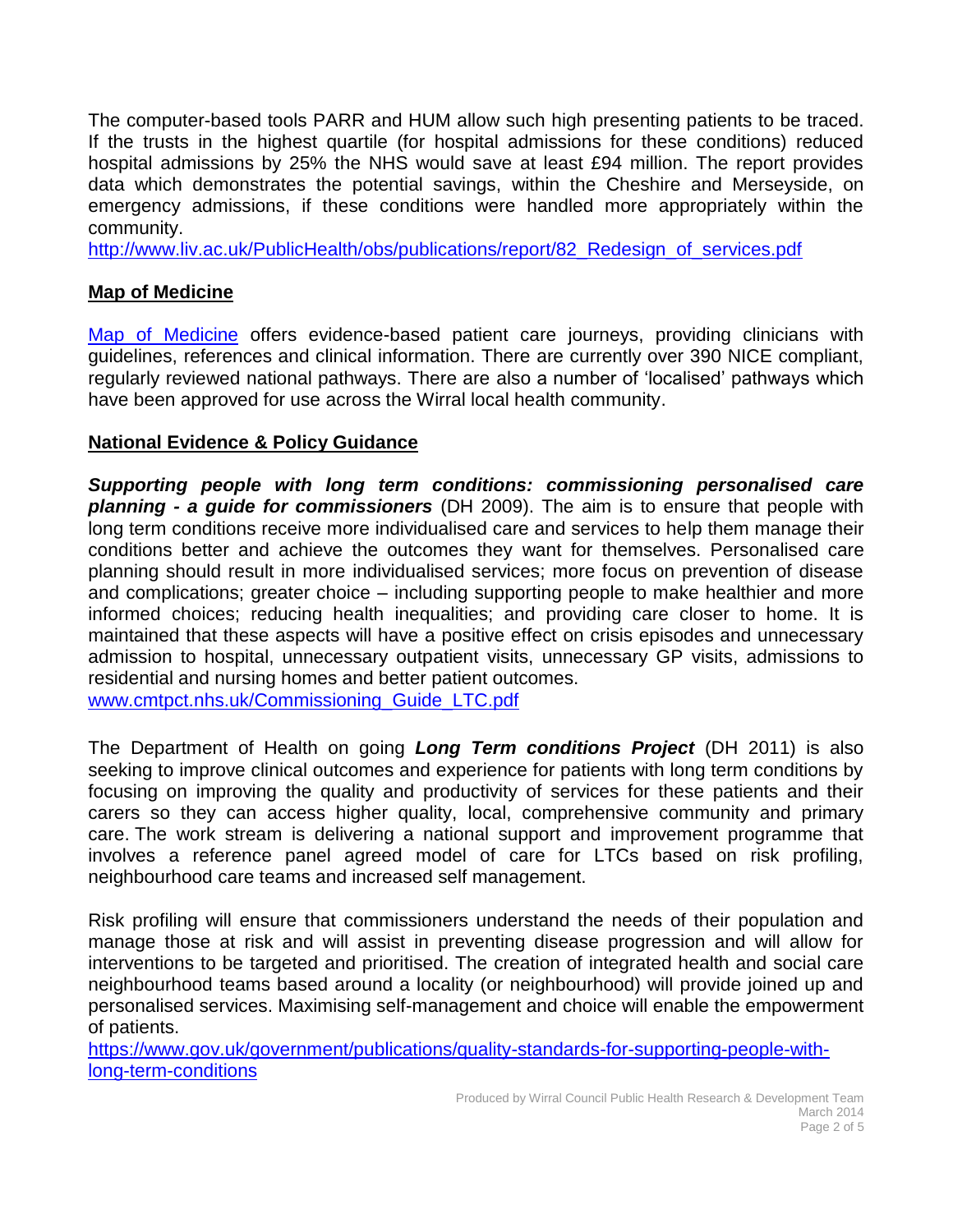More recently, in their policy document, *Improving quality of life for people with long term conditions* (DH 2013), the Department of Health detail NHS England's responsibility for coming up with plans to help make life better for people with long term conditions by:

- helping them to get the skills to manage their own health
- agreeing with them a care plan that is based on their personal needs
- making sure their care is better coordinated

[https://www.gov.uk/government/policies/improving-quality-of-life-for-people-with-long-term](https://www.gov.uk/government/policies/improving-quality-of-life-for-people-with-long-term-conditions)[conditions](https://www.gov.uk/government/policies/improving-quality-of-life-for-people-with-long-term-conditions)

*Transforming our health care system: Ten priorities for commissioners (The King's Fund* (2011), maintains that the ageing population and increased prevalence of chronic diseases require a move towards prevention, self-care, more consistent standards of primary care and well co-ordinated and integrated care.

One key priority is the management of ambulatory care sensitive conditions, which, despite being largely preventable, account for a significant proportion of all acute hospital admissions and these admissions are costly. The report reiterates that maintaining wellness and independence in the community prevents deterioration in conditions and therefore results in better health outcomes, fewer emergency admissions to hospital which are distressing as well as cost savings.

It emphasises that early identification of ACS patients is crucial if their management is to be successful and GPs are well placed to do this through the use of risk stratification tools and clinical decision support software, expanding vaccination and encouraging active disease management.

[http://www.kingsfund.org.uk/current\\_projects/gp\\_commissioning/ten\\_priorities\\_for\\_commissio](http://www.kingsfund.org.uk/current_projects/gp_commissioning/ten_priorities_for_commissioners/acs_conditions.html) [ners/acs\\_conditions.html](http://www.kingsfund.org.uk/current_projects/gp_commissioning/ten_priorities_for_commissioners/acs_conditions.html)

[http://www.primis.nhs.uk/attachments/article/643/Ten\\_priorities\\_for\\_commissioners.pdf](http://www.primis.nhs.uk/attachments/article/643/Ten_priorities_for_commissioners.pdf)

Furthermore, a more recent data briefing by the Kings Fund, *Emergency hospital admissions for ambulatory care - sensitive conditions Identifying the potential for reductions* (April 2012), considers patterns of emergency admissions for ambulatory caresensitive conditions (ACSCs) and assesses the potential for reducing such admissions, highlighting the disease areas and patient groups where the greatest reduction can be achieved.

The briefing asserts that high levels of admissions for ACSCs often indicate poor coordination between the different elements of the health care system, in particular between primary and secondary care. The briefing also highlights the opportunities for commissioners to improve the quality of care and make savings associated with reducing emergency hospital admissions for ACSCs, by making changes in the management and prevention of these conditions.

[http://www.kingsfund.org.uk/publications/data\\_briefing.html](http://www.kingsfund.org.uk/publications/data_briefing.html)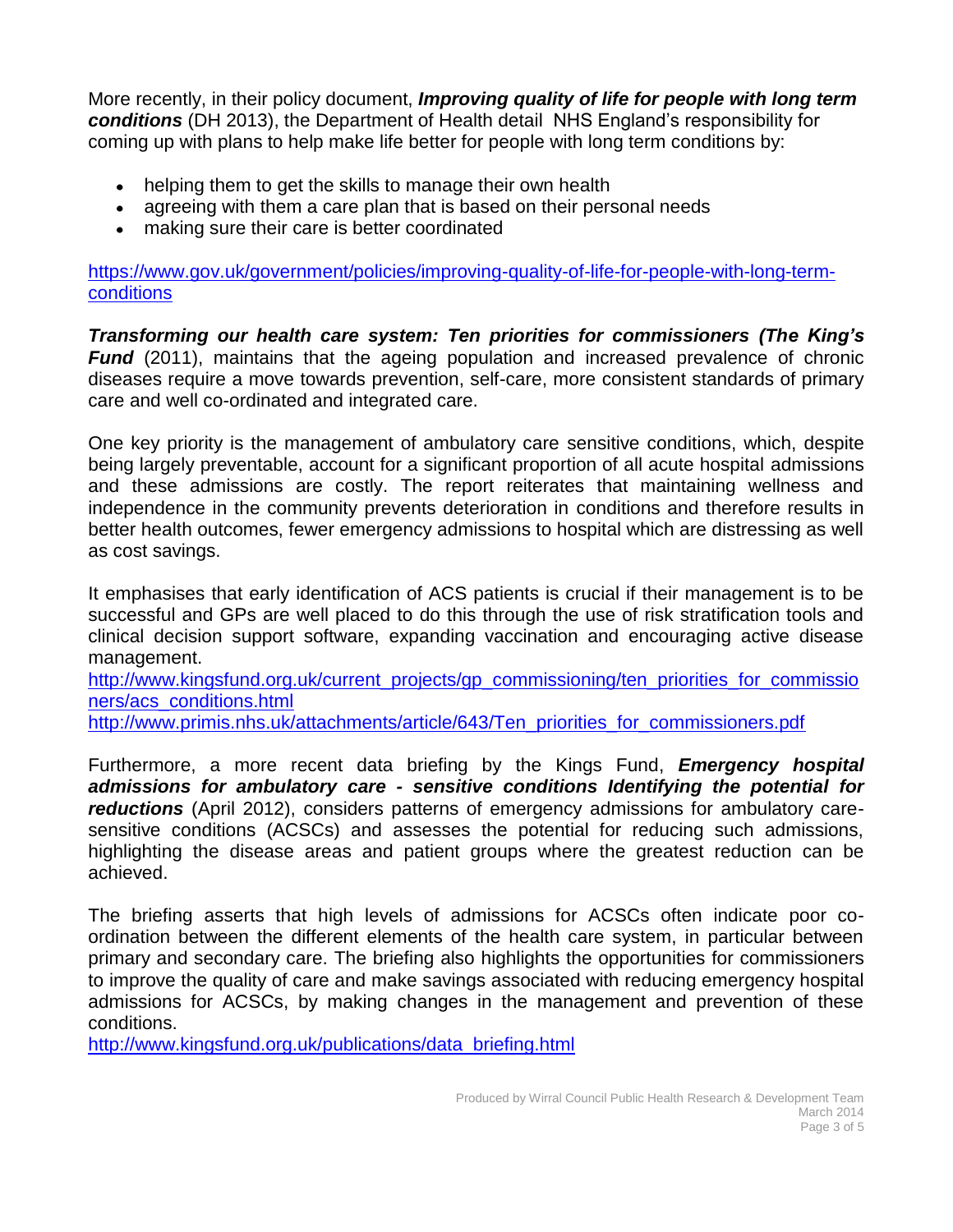**The Nuffield Trust** (2012) also believe that it is possible to avoid unnecessary hospital admissions for patients with ambulatory care-sensitive conditions by giving them good quality preventative and primary care. Their research aims to identify patients with ambulatory caresensitive conditions and track admissions for these conditions over time and find out the main national policies affecting the NHS that could have an effect on admission rates for ambulatory care-sensitive conditions, and the timing and location of where such policies were implemented.

[http://www.nuffieldtrust.org.uk/our-work/projects/analyses-ambulatory-care-sensitive](http://www.nuffieldtrust.org.uk/our-work/projects/analyses-ambulatory-care-sensitive-conditions)[conditions](http://www.nuffieldtrust.org.uk/our-work/projects/analyses-ambulatory-care-sensitive-conditions)

The NHS Institute for Innovation and Improvement has developed the *Directory of Ambulatory Emergency Care for Adults*, which identifies the opportunity of managing a significant proportion of emergency admissions as day cases

http://www.institute.nhs.uk/quality and service improvement tools/quality and service impr ovement tools/demand and capacity - demand management.html

http://www.institute.nhs.uk/option.com\_joomcart/Itemid.26/main\_page.document\_product\_info [/products\\_id,181.htm](http://www.institute.nhs.uk/option,com_joomcart/Itemid,26/main_page,document_product_info/products_id,181.htm)

#### **Relevant articles/ other evidence**

Chapter 2 of the *Northamptonshire JSNA 2011* provides an overview of hospital activity and demand management in Northamptonshire.

The report refers to ambulatory care sensitive conditions (ACSCs) as conditions in which improved preventative healthcare or improved long term condition management results in a decreased risk of an acute event occurring.

It emphasises that in order to successfully reduce avoidable emergency admissions, it is necessary to fully understand the demographics of those being admitted to hospital and that by identifying and working with those who are at most risk of emergency admissions, there is scope to deliver better quality care for individuals as well as improve cost control. <http://www.northamptonshireobservatory.org.uk/projects/projectdetail.asp?projectid=147> [http://www.northamptonshireobservatory.org.uk/docs/doc2011%20JSNA%202.4%20Ambulat](http://www.northamptonshireobservatory.org.uk/docs/doc2011%20JSNA%202.4%20Ambulatory%20Care%20Sensitive%20Conditions110901132747.pdf) [ory%20Care%20Sensitive%20Conditions110901132747.pdf](http://www.northamptonshireobservatory.org.uk/docs/doc2011%20JSNA%202.4%20Ambulatory%20Care%20Sensitive%20Conditions110901132747.pdf)